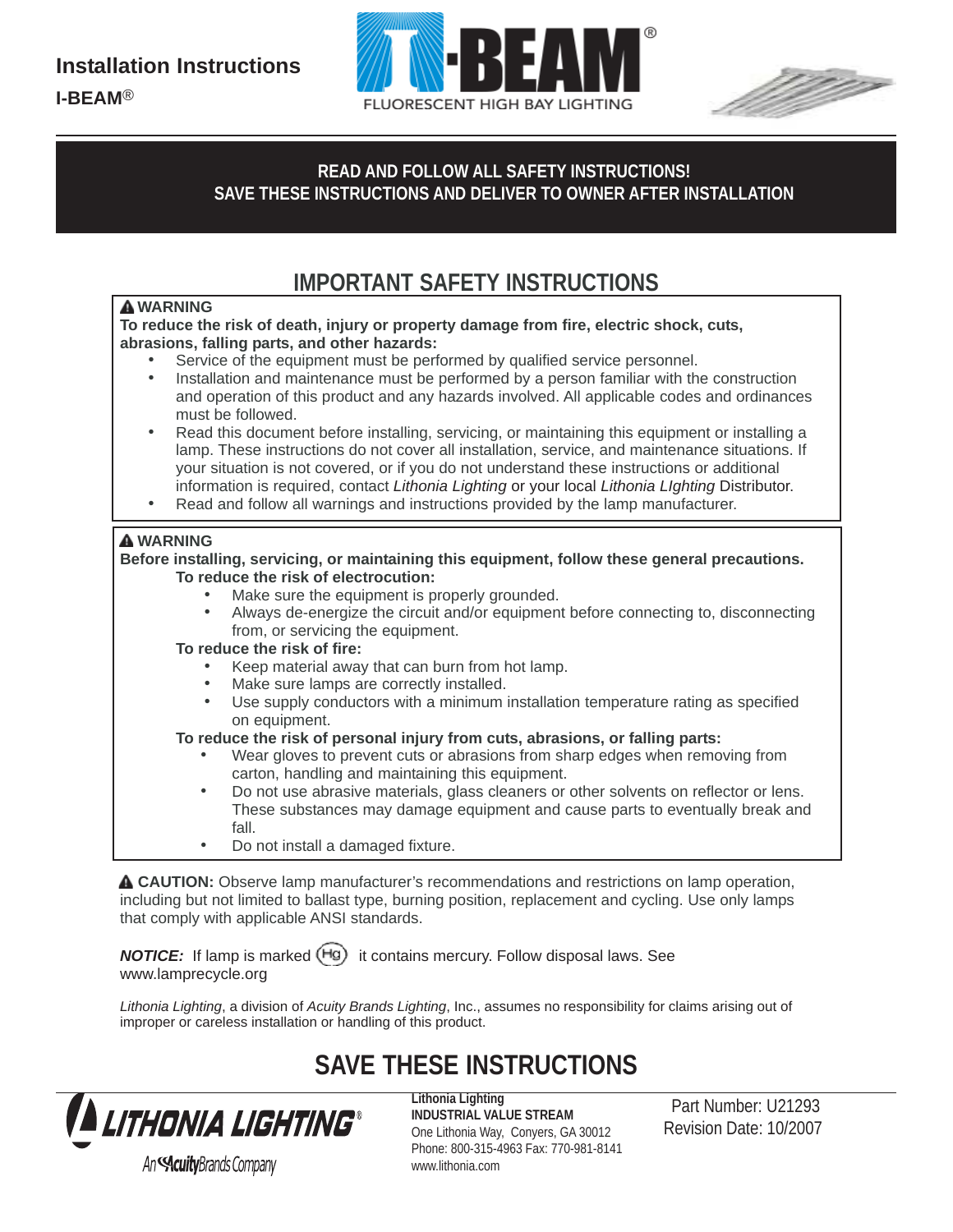



# TROUBLE SHOOTING

If this fixture fails to operate properly, check to make sure:

- The Correct lamp is properly installed.
- The fixture is wired correctly.
- $\blacksquare$  The lamp is not faulty.
- The fixture is grounded correctly.
- The line voltage at the fixture is correct.

# **I-BEAM INSTALLATION INSTRUCTIONS**

INSTALLATION OF THIS FIXTURE IN ANY OTHER MANNER THAN WHAT IS INDICATED WITHIN THE SUPPLIED INSTRUCTIONS WILL VOID ALL WARRANTIES.

These instructions are for NORMAL On/Off operations.

Remove fixture from packaging.

Ensure proper voltage will be supplied to the fixture. Check the fixture label on the carton for fixture voltage. **FIXTURE MUST BE GROUNDED BEFORE USE.**

### Picture #1 **WIRING OF FIXTURE**

- 1. Remove back access plate by removing 1 phillips screw. Retain the screw and access plate for re-installation. (Picture #1)
- 2. Remove the twist tie and separate the wires. (Picture #2)

Picture #2

- 3. Attach the conduit connector to the access plate in accordance with your local electrical code. Push the wires through the knock out on the access plate and wire to the supply wire as shown in (pictures #3 and #4.) Ensure wires are not being pinched. Make all necessary wiring connections, observing proper voltage and polarity.
- 4. Center the access plate to the back of the fixture. Re-attach the access plate.







Picture #4





**Lithonia Lighting INDUSTRIAL VALUE STREAM** One Lithonia Way, Conyers, GA 30012 Phone: 800-315-4963 Fax: 770-981-8141 www.lithonia.com

 Revision Date:10/2007 Part Number: U21293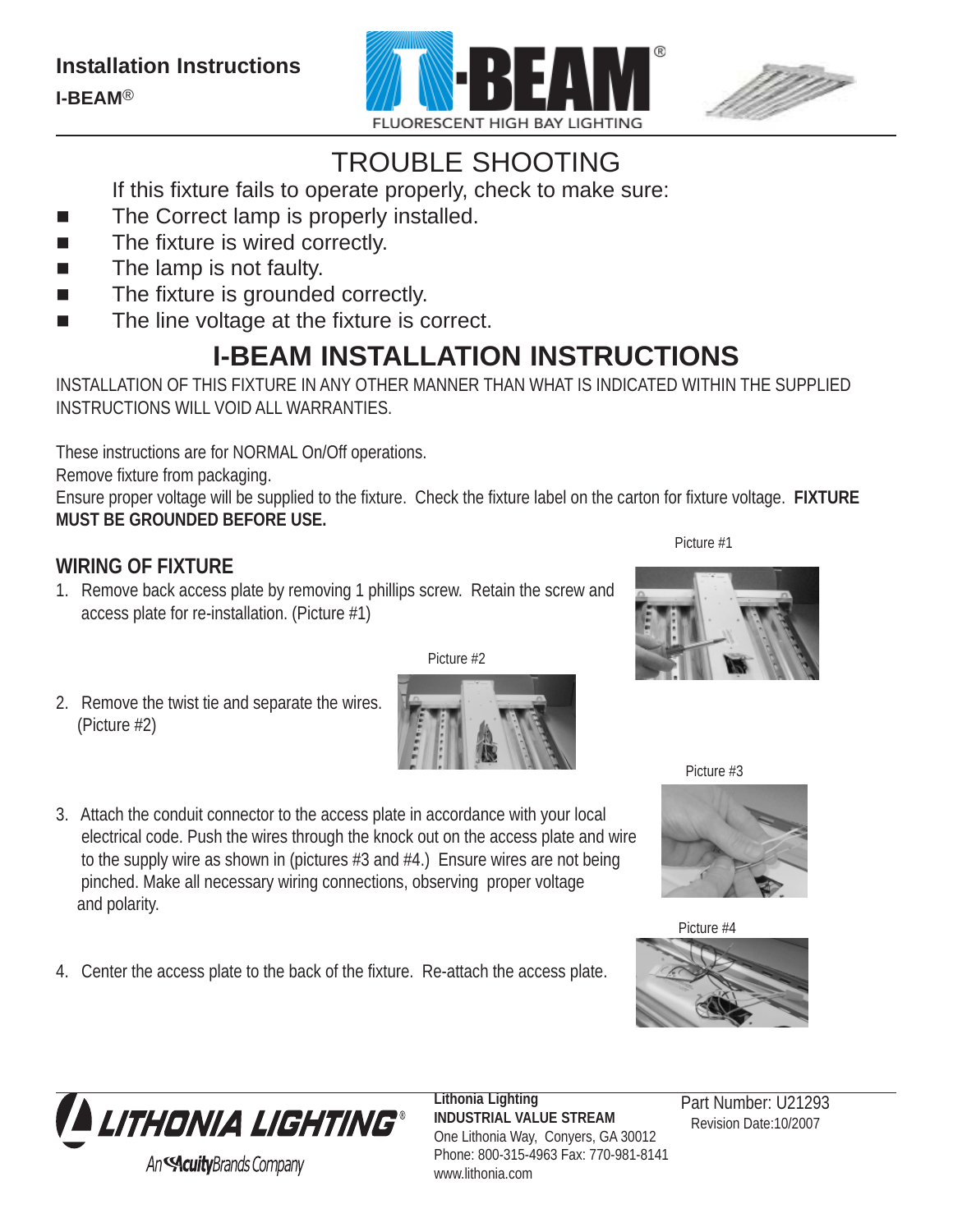



## **INSTALLING BATTERY PACK SUPPLIED WITH THE FIXTURE NOTE: BATTERY PACKS SUPPLIED WITH 6 LAMP T5 LAMPS WILL NOT BE INSTALLED IN THE FIXTURE. THE BATTERY IS EXTERNALLY MOUNTED ON THE BACK SIDE OF THE CHANNEL.**

### **Battery unit comes with Pilot light / Test Switch connector disconnected to prevent shock and battery discharge.**

1. Plug positive end of battery wiring harness to positive end of fixture wiring harness. Harness is accessible through the open hole on the back of the fixture.



2. Plug pilot light / test switch into battery.



3. Verify battery operation by engaging pilot light / test switch. If wired correctly, 1 lamp will illuminate.

Keeping battery in the battery box, secure box to back of channel with the 4 screws provided. Do not over tighten. Over tightening will cause stripping and void all warranties.





**Lithonia Lighting INDUSTRIAL VALUE STREAM** One Lithonia Way, Conyers, GA 30012 Phone: 800-315-4963 Fax: 770-981-8141 www.lithonia.com

Part Number: U21293 Revision Date: 10/2007